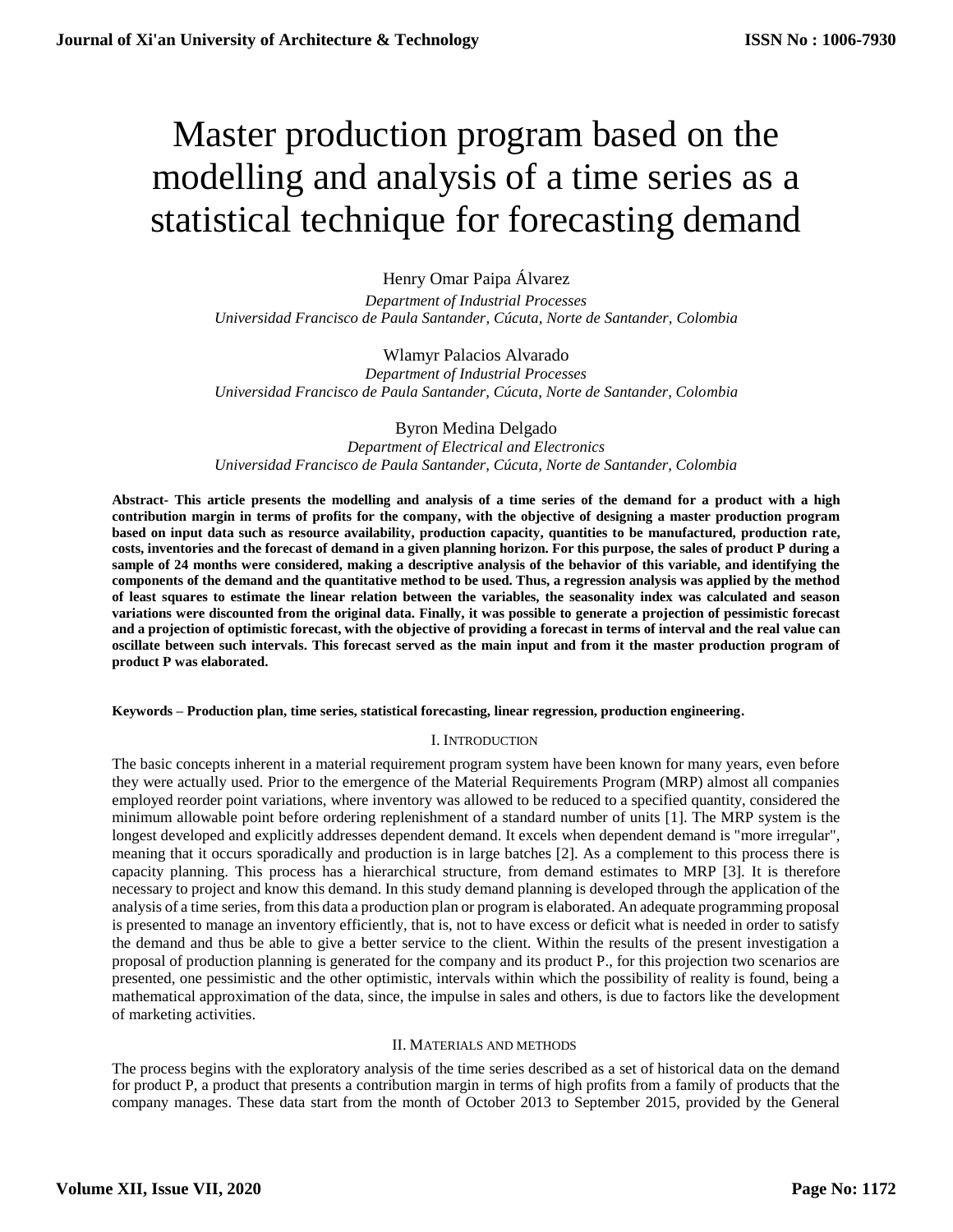Management, responsible for planning inventories, demand, and materials, among others. Figure 1. Shows the demand behavior of the monthly product P for the period described above.



Figure 1. Demand behavior of monthly product P for the period October 2013 to September 2015. For the development of the master program, input data such as inventory, costs, workday hours and others were considered, which were shown in the results and discussion.

#### III. EXPERIMENT AND RESULT

In order to carry out a complete study of the time series, the analyses were grouped into four stages as follows: Descriptive analysis, modelling and estimation of the model, diagnosis and validation, production program. Each one with a defined objective, from which are derived the mathematical, statistical and analytical understanding of the series. Next, the processes considered in each of the stages of the study are presented.

## *3.1. First stage. Descriptive analysis* –

In this first phase, the qualitative description of the series was carried out, identifying the components of the series such as trend and seasonality. The descriptive analysis of the series allows us to know the road to travel to determine the model and its estimates.

#### *3.1.1 Description of the series* –

The series presented in Figure 1, clearly shows the existence of a seasonal component. The repetitive behavior in the last quarter of each year respectively represented in peaks, so it can be stated that the series has seasonal component of period every four quarters (October, November, December). From Figure 1, it can be deduced that in the months of October, November and December 2013 and 2014, i.e. the fourth quarters of each year, the highest sales are recorded, as well as in the months of April 2013 and 2014, due to the celebration of the International Children's Day in Colombia, It can be noted that in 2014 sales were in the order of 200 units, however in the year 2015, have decreased markedly and the units sold oscillate below 200 units compared to the previous year, it could be said that it is due to the economic situation that is going through the city of Cucuta [4].

The management of the company uses qualitative methods and the experience of thirty years of work in the sector to predict the quantity of products to be sold and manufactured, however, in the present study a quantitative method was used to try to predict a demand interval that allows us to know how much to manufacture for the 2015 season, knowing this data will answer questions such as. How much raw material to ask for? Through a plan of material requirements and an adequate inventory management, the demand forecasts are the support to support the answers to the questions previously mentioned [5].

# *3.1.2. Identification of the components of the series* –

In order to determine the seasonal component, a first approximation was made using moving averages of order 12, resulting in an additive seasonal scheme that requires deseasonalization of the data. To define the function of simple correlation or correlogram, it was practiced the methodology of [6] who expresses that, the coefficient of linear correlation between the variables  $Z_t$  and  $Z_{t-1}$ , is called coefficient of linear autocorrelation of order 1 ( $r_1$ ) whose calculation needs to obtain the time series offset by a time unit. The calculation of the value of the coefficient of linear autocorrelation was obtained by means of Equation (1). Sample correlation.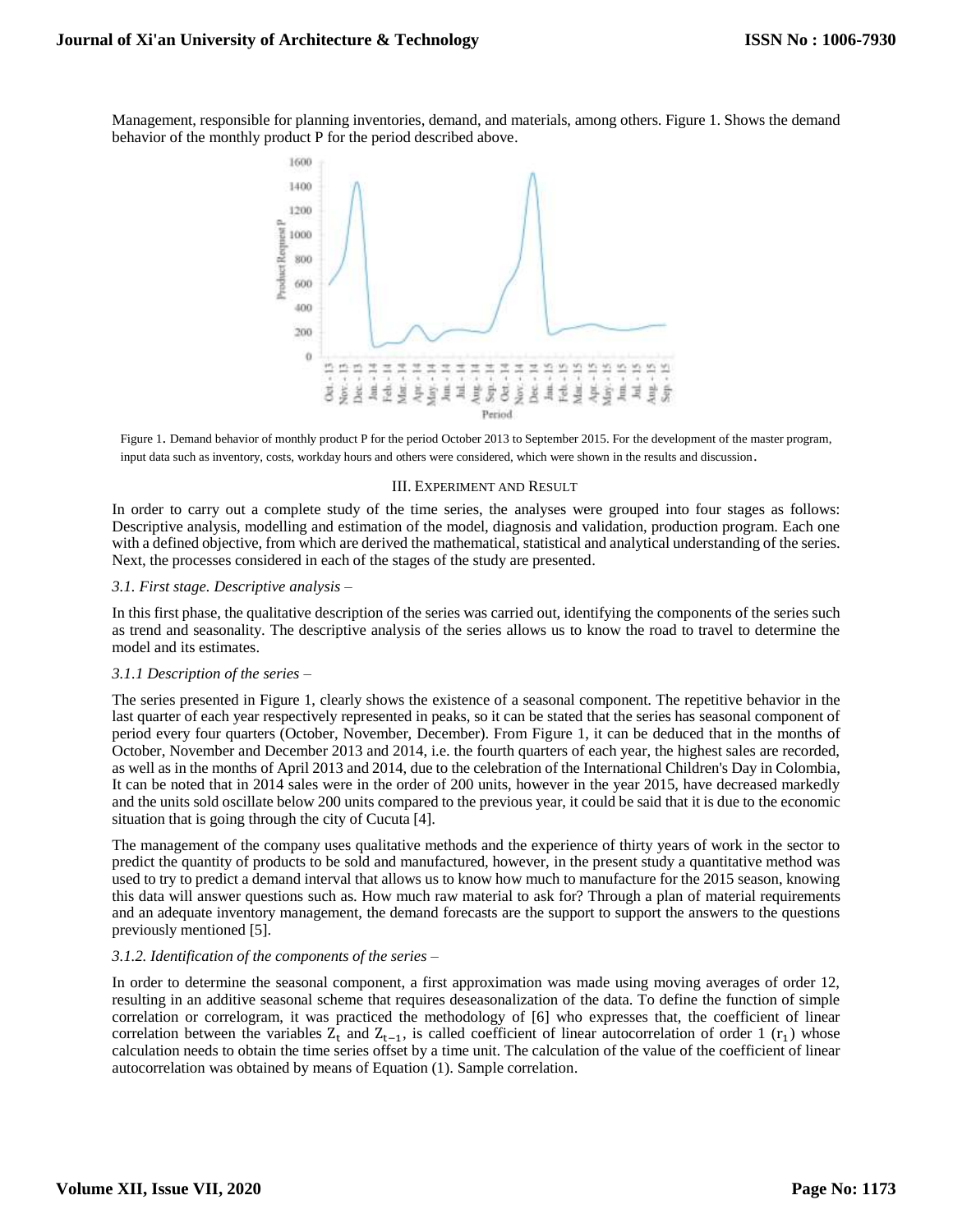

Applying Equation (1) it was obtained that, component of the trend. According to Figure 2, the series does not present a clear trend, and also maintains seasonal effects. Therefore, a deterministic (linear) trend does not seem suitable for the  $Z_t$  series. Analyzing the behavior of the data, it becomes evident that, seasonal component of the time series. According to Figure 3, the time series presents a pattern of seasonal behavior for the months of October, November and December, in other words, for the last quarter of the year. The seasonal variation coefficients were calculated, presenting positive values for the mentioned quarter. This can be interpreted as the quarter with the greatest need or demand for product P in the market.

According to Figure 4, the  $Z_t$  series has been decalibrated up to 19 time units. With the help of Microsoft Excel  $\otimes$  the autocorrelation coefficients of order 1  $(r_1)$  between the  $Z_t$  and  $Z_{t-1}$  variables have been obtained, up to order 19 between the  $Z_t$  and  $Z_{t-19}$  variables. Where it is observed according to Figure 4, the correlogram shows that the autocorrelation structure decreases and grows in instants of time in a cyclic manner, which means that the dependence of the series with time is less or greater according to seasonal behavior.

# *3.1.3. Quantitative method to be used.* –

For the determination of the quantitative method, the guide presented by [7] was used, where the method of linear regression by least squares is selected according to the amount of historical data, the pattern of data, and the forecast horizon.

## *3.2. Second stage. Modelling and estimation of the model* –

The following is a brief description of the modelling and estimation process of the model, starting with the calculation of the seasonality index, the discounting of seasonal variations, and the design of the linear regression model from nonstationalized data, *i.e.* those from which seasonal variations have been subtracted. The results of the calculations can be seen in Table 1. Non-seasonal demand [8].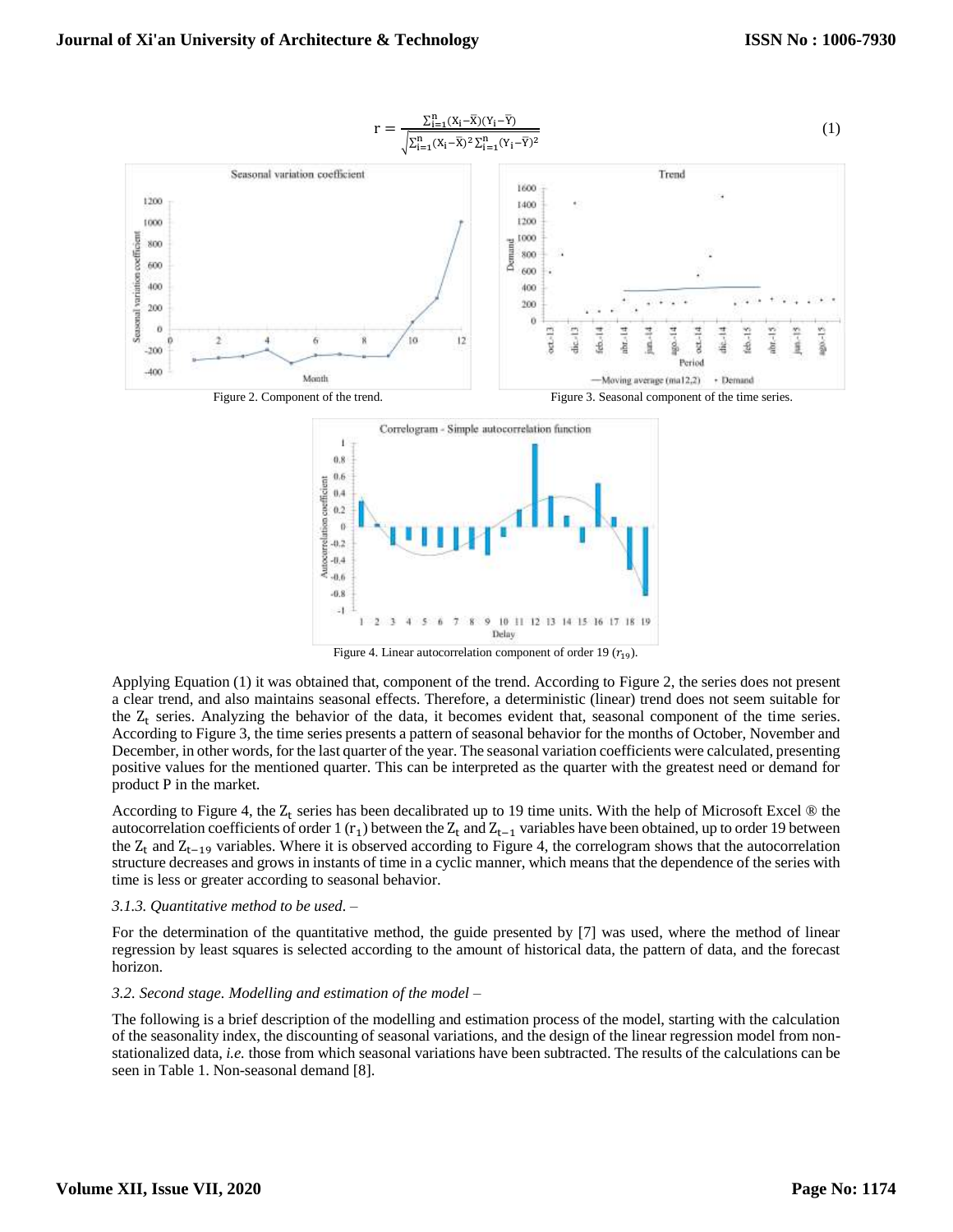Due to the fact that the data present a seasonal behavior, and that in addition the data presented are in months, a quarterly conversion was made, as can be seen in Table 1. This conversion is necessary to better understand the pattern of seasonality presented in the data, where quarter I is comprised of the months of January, February and march, in quarter II; April, May, June, quarter III; July, august and September, quarter IV October, November and December. To convert the months to quarters, the demand for each category was added.

From the results, the seasonal component is evident in quarters IV, which require a greater demand of product P. Once demand is seasonally adjusted, there is a softening of the peaks that generate seasonality in the series; on the other hand, a linear trend behavior is observed that is directly proportional among the variables. Similarly, Equation (5) was solved for  $(\hat{y}_i)$  in each period, the behavior of the seasonally adjusted forecast is similar to the real one [9]. So, we proceeded to calculate the seasonality index and to subtract seasonal variations from the original data, as can be seen in Table 1.

| Table 1. Results of the calculations for the deseasonalization of demand. |      |                |                                      |                                 |                                                                   |      |                                                   |                                 |  |
|---------------------------------------------------------------------------|------|----------------|--------------------------------------|---------------------------------|-------------------------------------------------------------------|------|---------------------------------------------------|---------------------------------|--|
| Period                                                                    | Year | <b>Ouarter</b> | Actual<br>demand<br>$(\mathbf{Z_t})$ | Average<br>demand per<br>season | Non-<br><b>Seasonal</b><br>stationalized<br>index<br>demand $(Y)$ |      | <b>Forecast data</b><br>with linear<br>regression | <b>Seasonalised</b><br>forecast |  |
|                                                                           | 2013 | $IV-2013$      | 2810                                 | 2820                            | 2.40                                                              | 1170 | 984                                               | 2364                            |  |
| $\overline{c}$                                                            | 2014 | $I-2014$       | 344                                  | 511                             | 0.44                                                              | 790  | 1038                                              | 452                             |  |
| 3                                                                         | 2014 | $II-2014$      | 598                                  | 662                             | 0.56                                                              | 1061 | 1093                                              | 616                             |  |
| 4                                                                         | 2014 | $III-2014$     | 662                                  | 704                             | 0.60                                                              | 1105 | 1147                                              | 687                             |  |
| 5                                                                         | 2014 | $IV-2014$      | 2830                                 | 2820                            | 2.40                                                              | 1178 | 1201                                              | 2885                            |  |
| 6                                                                         | 2015 | $I-2015$       | 678                                  | 511                             | 0.44                                                              | 1558 | 1255                                              | 546                             |  |
| 7                                                                         | 2015 | $II-2015$      | 725                                  | 662                             | 0.56                                                              | 1287 | 1310                                              | 738                             |  |
| 8                                                                         | 2015 | $III-2015$     | 745                                  | 704                             | 0.60                                                              | 1243 | 1364                                              | 817                             |  |
| 9                                                                         | 2015 | $IV-2015$      | N/A                                  | 2820                            | 2.40                                                              | N/A  | 1418                                              | 3407                            |  |
| 10                                                                        | 2016 | $I - 2016$     | N/A                                  | N/A                             | 0.44                                                              | N/A  | 1472                                              | 641                             |  |
| 11                                                                        | 2016 | $II - 2016$    | N/A                                  | N/A                             | 0.56                                                              | N/A  | 1527                                              | 860                             |  |
| 12                                                                        | 2016 | $III - 2016$   | N/A                                  | N/A                             | 0.60                                                              | N/A  | 1581                                              | 947                             |  |

When we relate seasonally adjusted demand (y), we can observe the behavior of the trend pattern, behavior that was generated once the seasonality was partially eliminated in the time series. It is evident that the trend is of the directly proportional type, with a pronounced ascent in the demand, therefore we proceeded to perform the calculations with the method of linear regression by method of least squares according to [10] determine the linear equation, as well, least squares estimators for the simple linear regression model, Equation (2) indicates the linear base mathematical model, Equation (3) indicates how the estimators are calculated, and Equation (4) is the union of the base equation and the estimators.

$$
\hat{y}_i = \hat{\beta}_0 + \hat{\beta}_1 x_i \tag{2}
$$

$$
\widehat{\beta_1} = \frac{S_{xy}}{S_{xx}}, \text{ Where } S_{xy} = \sum_{i=1}^n (x_i - \bar{x}) (y_i - \bar{y}) \text{ y } S_{xx} = \sum_{i=1}^n (x_i - \bar{x})^2 \tag{3}
$$

$$
\widehat{\beta_0} = \bar{y} + \hat{\beta}_1 \bar{x} \tag{4}
$$

The estimates of least square for the slope and points of intersection of the adjusted line were calculated, being then that, the linear regression equation is obtained, with  $\widehat{\beta_1} = 54.266$  and  $\widehat{\beta_0} = 929.804$ , therefore, Equation (5).

$$
\hat{y}_i = 929.804 + 54.266x_i \tag{5}
$$

Our purpose is to forecast the period quarter IV of the year 2015, the first thing is to solve the Equation (7) for  $\hat{y}_i$  in each period, the results are shown in Table 1. Due to the variability presented by the data, two scenarios are proposed; one optimistic and the other pessimistic, where they are compared with the real demand, to give an idea of the interval in which the data can alternate their value, this allows us to observe the relation between the variation of the forecast and its error with respect to the real demand. For this reason, it is necessary to evaluate the predictive capacity of Equation (5), by calculating the standard error of estimation and the coefficient of determination, in order to be able to estimate the intervals of confidence and prediction.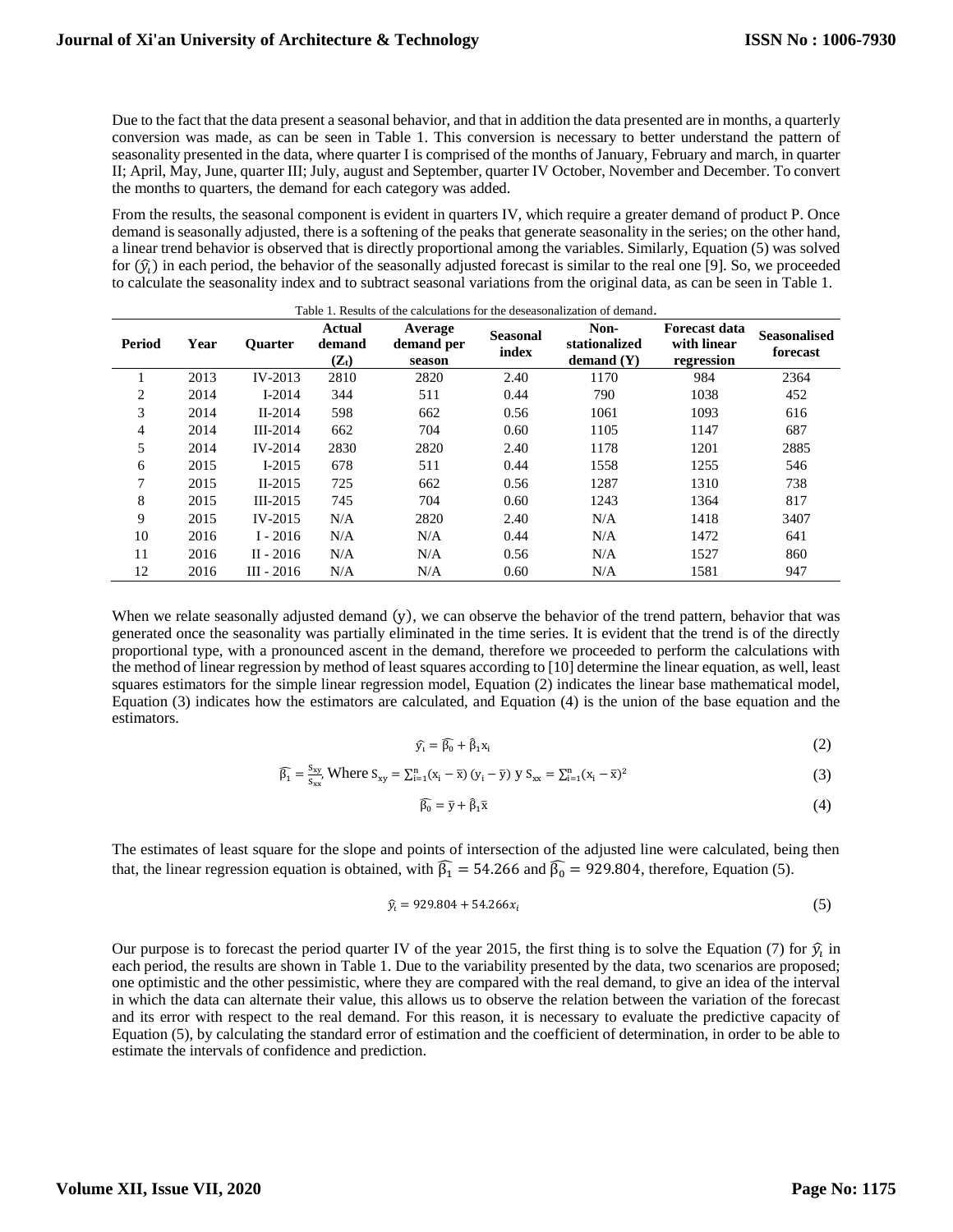#### *3.3. Diagnosis and validation* –

Significance test of the parameter called slope of the line. The regression Equation (5) is then analyzed by a hypothesis test to see if the slope of the regression line is other than zero. If this is possible, then it can be concluded that using the regression equation increases the ability to predict or predict the dependent variable based on the dependent variable. Equation (8) indicates the null hypothesis, Equation (9) indicates the non-null hypothesis, Equation (10) is test t student, where your hypothesis parameters are represented by Equation (11) indicating that it is less than or equal to zero, and Equation (12) indicates the parameter greater than zero. According to the procedure expressed by [11] hypothesis test the null hypothesis and alternative are:

$$
H_0: \beta_1 = 0 \tag{6}
$$

$$
H_1: \beta_1 \neq 0 \tag{7}
$$

$$
t = \frac{\beta_1 - 0}{S_b} \tag{8}
$$

$$
H_0: \beta_1 \le 0 \tag{9}
$$

$$
H_1: \beta_1 > 0 \tag{10}
$$

Knowing that, Equation (8) should be applied with  $n - 2$  degrees of freedom. The distribution t is the test statistic, there are 6 degrees of freedom, determined by  $n - 2 = 8 - 2 = 6$ . The decision rule is to reject the null hypothesis if the value calculated with Equation (8) is greater than 1.440. The calculated value of 1.899 exceeds the critical value of 1.440, so the null hypothesis is rejected and the alternative hypothesis is accepted, in conclusion, the slope of the line is greater than zero. The independent variable, which refers to time, is useful to obtain a better estimate of the demand for product P.

## *3.3.1. Standard error of estimation and coefficient of determination* –

In order to determine how inaccurate an estimate can be, we refer to the standard error of estimation, given by Equation (11), the standard error of estimation measures the dispersion with respect to the regression line for a given value of x. The standard error of estimation measures the dispersion with respect to the regression line for a given value of x. On the other hand, the determination coefficient [12] provides the total variation of the dependent variable, which is explained or accounted for, by the variation of the dependent variable. Equation (11) indicates the standard estimation value, and Equation (12) indicates the determination coefficient.

$$
S_{yx} = \sqrt{\left[\frac{\sum(y - \hat{y})^2}{n - 2}\right]} = \sqrt{\left[\frac{SSE}{n - 2}\right]}
$$
\n(11)

$$
r^2 = \left[1 - \left(\frac{SSE}{SSTotal}\right)\right]
$$
\n(12)

Obtaining as a standard error of estimation a value of 185.185, which indicates that the data are relatively not so close to the regression line, that is, they are scattered with respect to the line. For the determination coefficient, it indicates that 62% of the total variation of the dependent variable is a residual variation.

#### *3.3.2. Confidence intervals and prediction* –

When a regression equation is used, two different predictions can be made for a selected value of the independent variable, these differences tend to be subtle reserving great importance [13-14]. For the present study, confidence intervals in linear regression given by Figure 5, the upper yellow line indicates the optimistic prediction interval and the lower yellow line indicates the pessimistic. For the case of the upper red line, this indicates the optimistic confidence interval and the lower indicates the pessimist. For the present study, the confidence intervals and the prediction interval, given by equations (13) and (14), were determined as follows:

Confidence interval  
\n
$$
\hat{y} \pm t S_{yx} \sqrt{\frac{1}{n} + \frac{(x - \bar{X})^2}{\Sigma(x - \bar{X})^2}}
$$
\n(13)  
\nPrediction interval  
\n
$$
\hat{y} \pm t S_{yx} \sqrt{1 + \frac{1}{n} + \frac{(x - \bar{X})^2}{\Sigma(x - \bar{X})^2}}
$$
\n(14)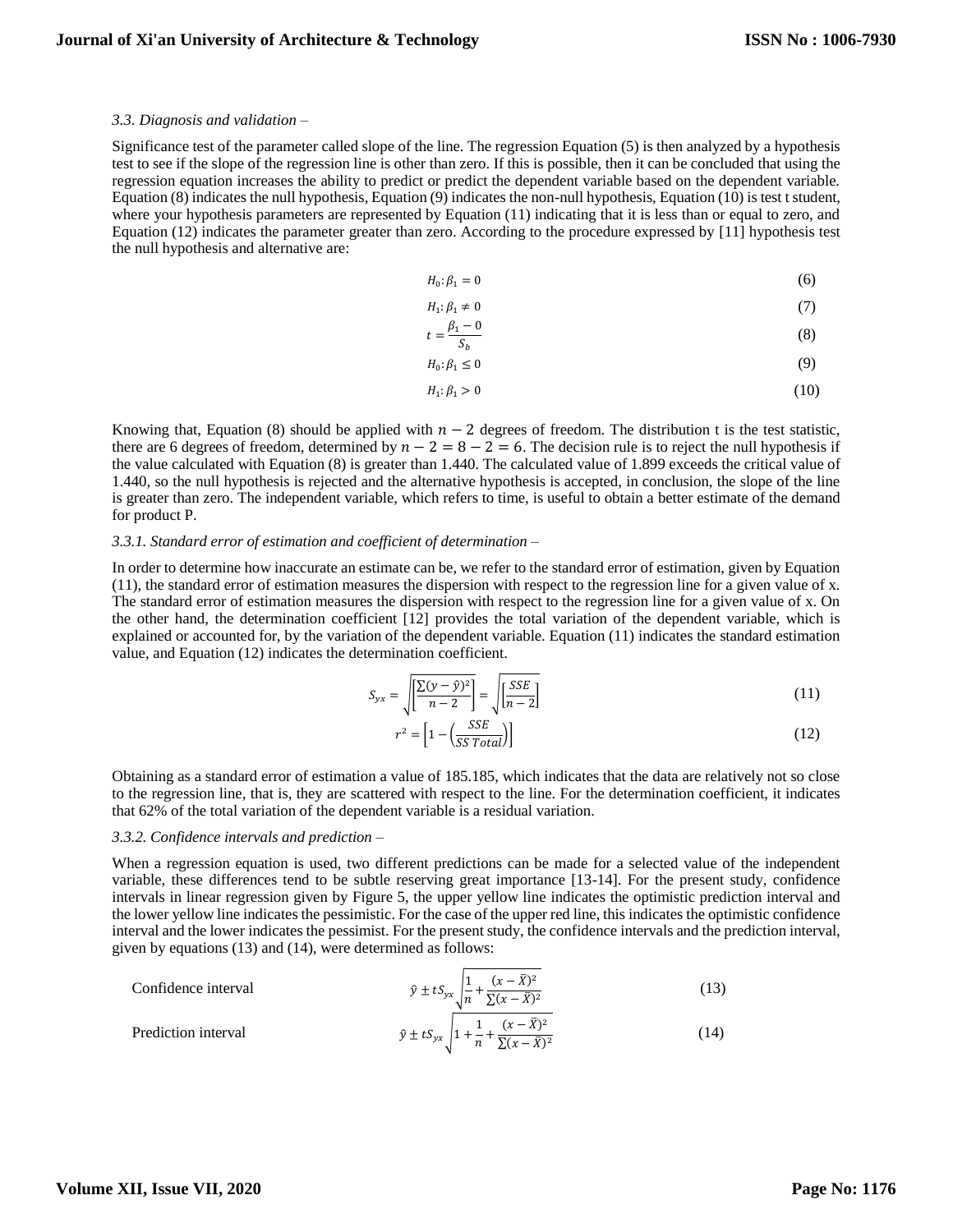

Figure 5. Confidence intervals in linear regression.

# *3.3.3. Evaluation of waste through statistical testing* –

A sample of eight residues was obtained from the linear regression model fit by the least squares method applied to the time series. By means of the statistical software R the tests of Shapiro - Wilk, Kolmogorov - Smirnov and Jarque - Bera were carried out obtaining the information shown in Table 3. Where, Figure 6, shows the autocorrelation of waste and the Figure 7, shows the waste QQ-plot. The contrast between the three cases was as follows:

> $H_0$ : The waste follows a normal model.  $H_1$ : The waste does not follow a normal model.

Table 2. Test contrasts referred to a significance level of 5%.

| Test                                     | Statistical value $P - value$ |        |
|------------------------------------------|-------------------------------|--------|
| Shapiro – Wilk normality test            | $W = 0.7315$                  | 0.8180 |
| $One$ – simple Kolmogorov – Smirnov test | $D = 0.1745$                  | 0.6520 |
| Jarque Bera test                         | $JB = 4.5475$                 | 0.1029 |

The rule decision to resolve the contrast is that if the p-value is greater than the set level of significance ( $\alpha$  =0.05) the hypothesis of normal waste cannot be rejected. In this case, as the "p – value" are greater than 0.05, we can conclude that the wastes are normal or that they do not differ from a normal distribution.



According the Figure 6, Autocorrelation of waste. The autocorrelation of the residues was analysed by offsetting the series in three (3) time units, evidencing an exponential increase towards zero, which indicates that the dependence of the series with time is less and less. And, to Figure 7, Waste QQ-plot. It was observed that there are no indications of non-normality in the waste as the graph presents the typical behaviour of data from a normal distribution.

# *3.4. 3.4. Production program* –

For the elaboration of the production master plan, the demand, working days, production rate, hours per day, number of workers, initial and final inventory, production capacity and quantity to be manufactured per week within the IV quarter of 2015 were taken into account, for this purpose the production capacity was balanced by means of a capacity plan, generating a balanced production in the Table 3.